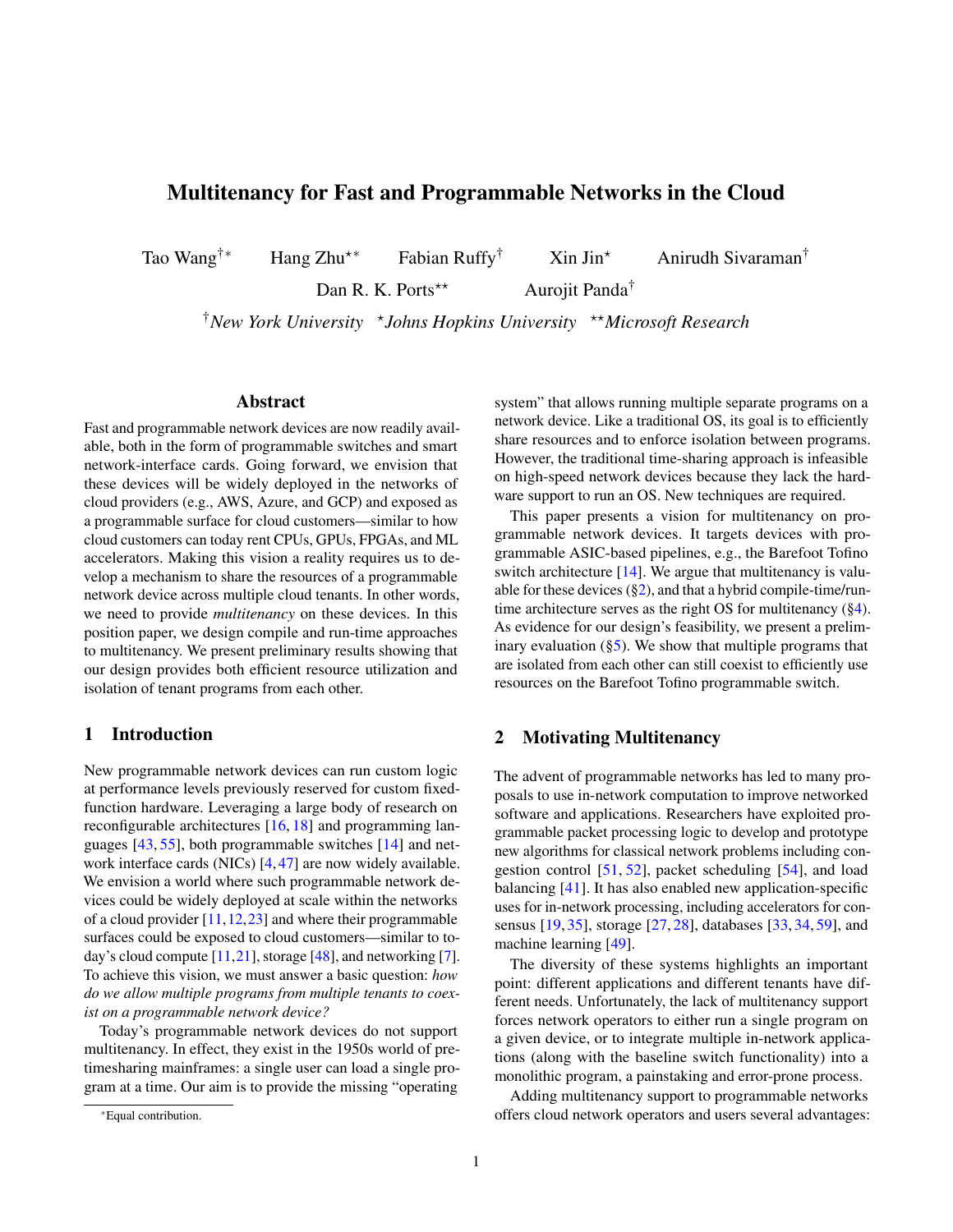<span id="page-1-1"></span>

| <b>Name</b>            | <b>Description</b>                       |
|------------------------|------------------------------------------|
| Exact match crossbar   | Extract packet bits for exact matching   |
| Hash unit              | Hash bits for exact match keys           |
| Ternary match crossbar | Extract packet bits for ternary matching |
| <b>SRAMs</b>           | Storage for exact match-action entry     |
| <b>TCAMs</b>           | Storage for ternary match-action entry   |
| <b>Action</b> units    | Perform operations on headers            |
| Gateway tables         | Perform conditional check                |
| PHV containers         | Store packet headers                     |
| <b>Stateful Memory</b> | Register, counter, meter, etc.           |

Table 1: Typical hardware resources in a pipeline

*Enabling innovation.* For datacenter network operators, network reliability is by far the highest priority [\[25\]](#page-6-9). Accordingly, they are loath to deploy new in-network applications that might interfere with basic network functionality. Providing isolation between basic routing/forwarding functionality and new programs—particularly if coupled with formal noninterference guarantees—addresses this concern.

*Improving resource utilization.* Few applications require the full computation and memory resources of a single device. As our preliminary analysis  $(\S5)$  shows, most applications require a fraction of the different computational and memory resources on a programmable packet-processing pipeline. Multiplexing them onto a single device makes more efficient use of the pipeline's resources.

*Enabling new cloud offerings.* Today, programmable networking functionality is used by cloud providers to support their own operations. However, new cloud products offer access to accelerators like FPGAs [\[10\]](#page-5-6), and customerprogrammable networks are a logical next step. Making this vision a reality requires multitenancy with strong isolation.

### 3 Hardware Background

We are focused specifically on multitenancy for switches and NICs with a hardware architecture based on programmable packet-processing pipeline ASICs [\[4,](#page-5-2) [14,](#page-5-1) [16,](#page-5-0) [47\]](#page-7-2). We focus on this category of devices vs. other architectures such as multi-core processors [\[37,](#page-6-10) [40,](#page-7-10) [56\]](#page-7-11) or FPGAs [\[22\]](#page-6-11) for two reasons. First, some of these other architectures already provide some support for multitenancy in the form of OSes [\[38\]](#page-6-12) or FPGA-based partial reconfiguration [\[9,](#page-5-7) [30\]](#page-6-13). Second, an ASIC architecture can achieve the highest per-device throughput. In particular, as cloud providers look ahead to a Terabit Ethernet era [\[5\]](#page-5-8), we expect ASIC-based pipelines—both for switches and NICs—to be more effective than other programmable architectures in terms of both cost and power consumption.

Although different programmable packet-processing pipelines have different capabilities, they share the same conceptual blocks [\[53\]](#page-7-12): a configurable parser, one or more programmable pipelines (generally an ingress and egress pipeline), and queues for packet scheduling. The behavior of the parser and processing pipelines is specified in a language

like P4 [\[43\]](#page-7-0) and compiled into an ASIC configuration.

*Parser.* The parser identifies packet headers using a format specified by the P4 program. For example, a typical parser format will have an Ethernet header followed by an IP header and a TCP header. The parser stores a packet's extracted header data in a structure called a *packet header vector* (PHV). PHVs are streamed from one pipeline stage to the next for programmable packet processing.

*Processing pipeline.* The parsed PHVs together with perpacket metadata are passed through pipelines consisting of multiple *match-action stages*. Metadata can be programdefined (e.g., for temporary variables) or hardware-specific (e.g., queue size seen by the packet  $[2]$ ). Each stage is associated with tables of rules. Part of the PHV is matched against these tables—using either an exact or ternary (wildcard) match—to identify a corresponding action. A simple example would be to match on a MAC address and select an output port. More complex actions use a collection of parallel action units in each stage to perform computations on the PHV. Action units can also access and modify persistent state of different types, e.g., registers, counters, or meters.

*Resources.* Pipelines have a fixed length. Programs either run at full line rate, or do not fit [\[53\]](#page-7-12). The compiler allocates various types of hardware resources, shown in Table [1:](#page-1-1) different programs demand different types. For example, a program with large exact or ternary match tables may be limited by the SRAM or TCAM required to store the tables.

#### <span id="page-1-0"></span>4 Mechanisms for Multitenancy

Multitenancy imposes two basic requirements:

- 1. Resource efficiency: The resources of a programmable device should be efficiently shared across multiple different tenants. This involves consolidating functionality common to all tenants (e.g., packet forwarding) and ensuring there is modest overhead from running multiple tenant programs simultaneously on the same device.
- 2. Isolation: A tenant should be able to access only the resources allocated to it. It should not be able to interfere with the packet processing of a different tenant.

How should these requirements be enforced? Classically, this would be done by a time-sharing OS, monitor, or hypervisor. However, this approach is infeasible for the network devices we consider, which lack hardware support for isolation or context switching. Although hardware will evolve, we believe this limitation is fundamental given the strict timing constraints involved in packet-processing ASICs. We take a space-sharing approach instead, where resources are partitioned among programs.

Our design for multitenancy uses both compile-time and run-time components. The compile-time component is a linker that takes as inputs multiple tenant programs and merges them together, along with a system-level program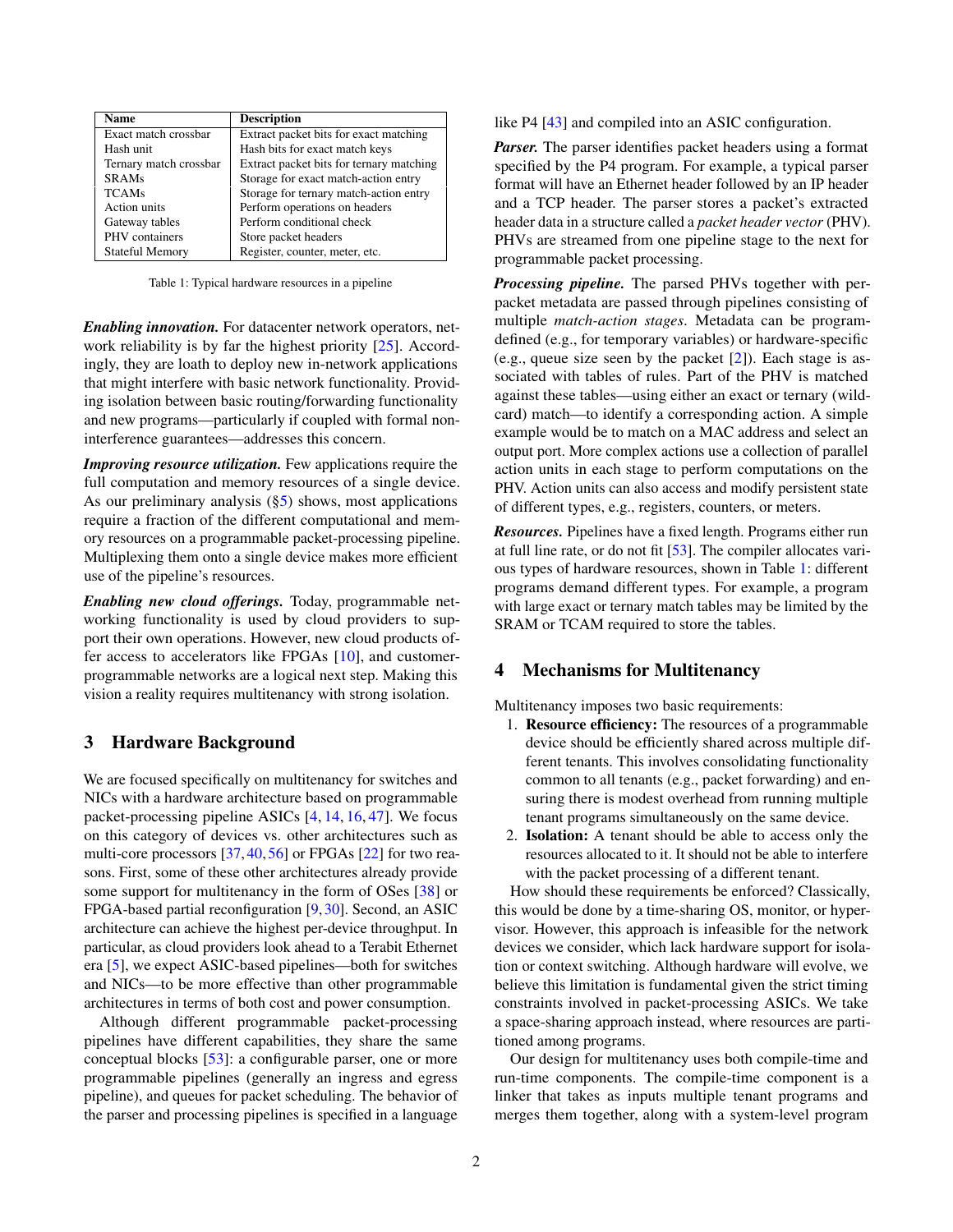<span id="page-2-0"></span>

Figure 1: Multitenancy design. S: system, T: tenant.

that provides common packet processing functionality, into a single program that can be fed to the compiler of the network device. While doing so, the linker ensures that each tenant stays within its assigned resource allocation and that tenants do not interfere with each other.

One might think that this compile-time linker is sufficient by itself. However, it is a static approach. Changing the resource allocation requires re-merging, re-compiling, and reloading the resulting binary. While this is sufficient for adding and removing tenants, memory allocation requires a more dynamic approach because a tenant's memory usage can change depending on the workload. We address this with a virtual memory approach that uses run-time mechanisms to allocate and reclaim stateful memory from tenants.

The static and dynamic approaches used here complement each other well: the linker provides safe and efficient sharing for most resources, and the memory allocator provides dynamic resource allocation for one specialized resource (stateful memory). Ideally, a future system might be able to take a more dynamic approach to allocating all switch resources. Such a mechanism could be aided by hardware support for partial reconfiguration [\[9,](#page-5-7) [30\]](#page-6-13): the ability to partially update the switch/NIC binary without having to update it entirely.

#### 4.1 System-Level Program

We assume tenants operate in a shared environment using virtual IP addresses (e.g., virtual private clouds  $[1, 7, 8]$  $[1, 7, 8]$  $[1, 7, 8]$  $[1, 7, 8]$  $[1, 7, 8]$ ). These virtual IP addresses are local to each tenant and are meaningful only within the context of a tenant's own VMs and switch/NIC programs. To differentiate each tenant's traffic, we use a lightweight packet tagging method. Specifically, we use the VLAN ID (VID) within the 802.1Q header as a tenant identifier. Each tenant writes a packet-processing program that specifies a tenant's own functionality (e.g., NetCache [\[28\]](#page-6-6)).

The system-level data-plane program provides functionality that is common to all tenants to avoid duplication across multiple tenant programs, which improves resource efficiency of the underlying network device. This program provides a parser for standard packet formats, currently Ethernet followed by IPv4 and TCP or UDP; tenant programs then provide tenant-specific parsers for the rest of the packet. This program also provides functionality for translating virtual IP addresses to physical IP addresses and MAC-address and IPaddress-based forwarding. It maintains forwarding tables for



Figure 2: Program linker module.

Figure 3: Page table in first stage.

the physical network on top of which the tenants are running. In addition, it measures global statistics (e.g., link utilization) that can be read, but not written, by tenant programs.

A system-level controller in the control plane controls the system-level data-plane program. This controller includes the run-time memory reallocator  $(\S 4.3)$ . It also maintains the system-level program's tables (e.g., the physical network's routing tables), and modifies entries of the tenants' tables after ensuring that a tenant is only modifying its own tables.

### <span id="page-2-1"></span>4.2 Compile-Time Linker

Our compile-time linker consists of 3 modules (Figure [1\)](#page-2-0): the resource sharing policy, the resource usage checker, and the program linker. The resource sharing policy specifies how to allocate resources among tenants (e.g., dominant resource fairness (DRF) [\[24\]](#page-6-14), per-tenant quotas, or pay-as-you-go resource pricing). The resource usage checker checks that each tenant's resource usage is below the tenant's allocation. The program linker merges tenant-specific parsers and packet-processing programs with the system-level parser and program.

For the ingress and egress pipeline logic, the program linker uses a "sandwich" architecture when merging tenant programs with the system program as shown in Figure [2.](#page-2-0) Because the pipeline has a feed-forward architecture, packets can only flow from one stage to the next but not backward. Thus any communication between the tenant program and system program must be consistent with the pipeline's feed-forward nature. Hence, we allow the tenant program to *read* from the system program in the first stage (e.g., to read system-level statistics such as link utilization into metadata) and *write* to the system program in the last stage (e.g., to specify a virtual address for the system program to turn into a physical address). Hence, tenant programs are effectively sandwiched between the read and write halves of the system program.

For isolation between tenants, we mangle/rename all tenant programs' fields (e.g., tenant-defined headers and table names) to unique names to limit programs to their own namespaces. This allows two tenants to modify a packet header with the same name without interfering with each other. A single tenant can deploy their program on multiple programmable devices [\[27,](#page-6-5)[35\]](#page-6-4) spanning the network path between a tenant's VMs. To ensure a tenant's program only processes packets belonging to that tenant in every device, we ensure that tenant programs can not modify the packet tag (i.e., VID). Permitting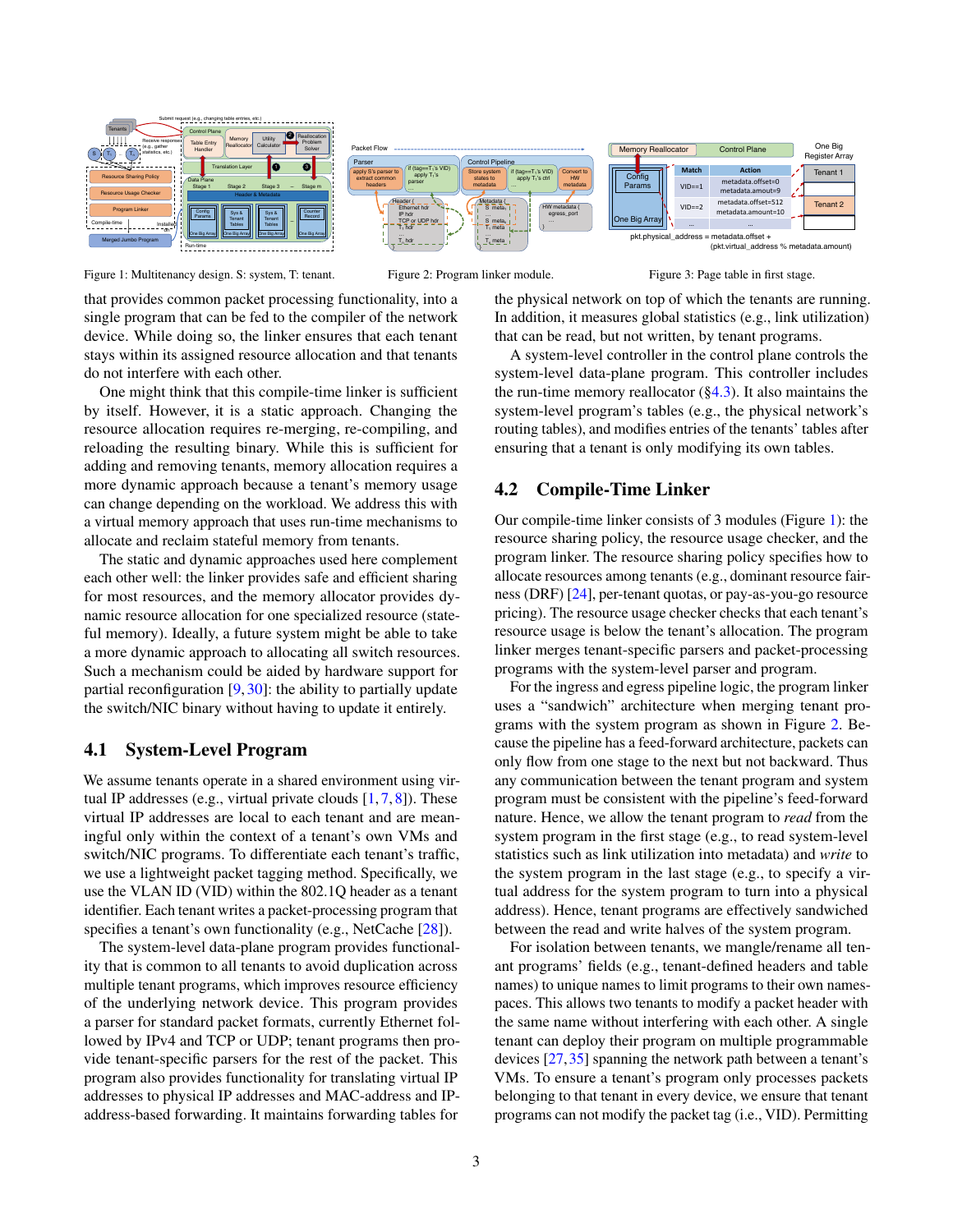tag modifications could cause a different tenant's program to process packets with a modified tag at downstream devices.

Isolation can be harmed by malicious tenants. For example, if one tenant has an 80-byte tenant-defined header, but only sends a packet with a 50-byte header, the remaining 30 bytes of the tenant header could be filled in with the corresponding bytes of a previously parsed packet from a different tenant. To prevent such side channels resulting from cached data from a previous packet, the merged program zeroes out all PHV containers before executing tenant logic. While programmable pipelines can ensure line-rate processing, malicious programs can recirculate packets into the pipeline or loop back packets through multiple devices, reducing pipeline resources for other tenants. To exclude this, we forbid recirculation in tenant programs and enforce loop-free routes in the control plane.

After carrying out the checks above, the linker merges the tenant programs into a single monolithic jumbo program. As an optimization, overlapping components (e.g., the parser) can be identified and consolidated among tenants programs during merging to conserve hardware resources [\[58\]](#page-7-13). We leave such consolidation to future work. The tenant and system programs are all written in P4 and hence the jumbo program is also in P4. This jumbo program is then fed to the device compiler and installed on the device. Each tenant has a controller in the control plane that can interact with the tenant's tables in the data plane by passing appropriate commands to the system-level controller, which executes commands via a translation layer on the tenants' behalf. The translation layer is responsible for converting virtual IPs to physical IPs.

### <span id="page-3-1"></span>4.3 Run-Time Memory Allocator

On-chip stateful memory is limited (tens of MB) and critical to many in-network applications [\[27,](#page-6-5)[28,](#page-6-6)[31,](#page-6-15)[33](#page-6-7)[–36,](#page-6-16)[39,](#page-6-17)[49,](#page-7-9)[59\]](#page-7-8). However, traffic from these applications is variable [\[15\]](#page-5-12). Hence, it is advantageous to dynamically reallocate stateful memory to different tenants running such memory-intensive applications as their traffic demands change. Hence, we propose a virtual memory abstraction to dynamically allocate stateful memory to tenants at runtime. Such dynamic resource allocation on programmable packet-processing pipelines is nontrivial because resource usage is typically decided and compiled into the binary at compile time.

Typically, to use stateful memory, a programmer has to declare different P4 register arrays and hardcode their sizes (i.e., array width and height) at compile time. These sizing decisions might be incorrect for the traffic the tenant's program actually sees at run time. They are also inflexible, preventing us from taking away memory from one tenant and allocating it to another depending on each tenant's traffic patterns. To address this issue, we provide a novel *virtual stateful memory abstraction* which consists of three components, as shown in the data-plane of Figure [1:](#page-2-0) (i) one big register array in each pipeline stage that contains all the stateful memory of

the stage; (ii) an initial configuration stage where the memory boundary of each tenant's current memory allocation is stored—effectively a page table for the one big register arrays; and (iii) the memory reallocator located in the control plane.

For each incoming packet from a tenant, the tenant's allocated memory parameters (e.g., offset and amount of allocated memory) are loaded into metadata in the first stage. These parameters are used by the tenant's packet to index the one big register arrays in subsequent stages. Thus the first stage serves as a page table for virtual memory in subsequent stages (Figure [3\)](#page-2-0). To reallocate stateful memory dynamically, the memory reallocator changes each tenant's memory offsets and amounts based on an allocation policy and updates these quantities in the first stage. Additionally, the memory reallocator zeroes out newly reallocated memory regions to disallow tenants from accessing stale data from other tenants.

*Resource efficiency.* Tenants typically adjust memory usage dynamically for network measurement (e.g., [\[29,](#page-6-18) [42\]](#page-7-14)). Our approach orchestrates such measurements by reallocating the stateful memory based on the utility of the memory to the different tenants. Figure [1](#page-2-0) shows the main workflow of the dynamic resource allocation. The memory reallocator running in the control plane pulls the statistics (e.g., the request counter and the cache miss counter for NetCache [\[28\]](#page-6-6)) from the data-plane periodically  $\bullet$ . Then the utility estimator estimates the current utility for every tenant ➋. The reallocation problem solver takes the current utilities of tenants as input and generates a new resource allocation ➌.

*Isolation.* It is desirable to guarantee that every memory reallocation at run-time satisfies a formal high-level noninterference specification (e.g., any slot in the one big array is owned by at most one tenant). To this end, we design a set of verifiable API functions for memory reallocation. We assume that primitive control-to-data-plane operations [\[14,](#page-5-1)[45\]](#page-7-15) are correct. Then, we prove that the memory reallocation implementation in terms of these primitives satisfies non-interference properties. We do so by translating both the properties and our API implementations into first-order logic formulas and verifying these properties using Z3 [\[20\]](#page-6-19).

### <span id="page-3-0"></span>5 Evaluation

*Implementation.* We prototype our ideas using the Barefoot Tofino switch [\[14\]](#page-5-1), which can be programmed in P4-16. Tenants write their programs in P4-16 assuming full control over the switch resources allocated to them. Our linker reuses the P4-16 open-source compiler [\[44\]](#page-7-16) to parse P4-16 source code for the tenant programs, check their resource usage, ensure the tenant ID is not modified, rename variables, and finally sandwich tenant programs between the system-level program ([§4.2\)](#page-2-1). Tenants modify their table entries by submitting requests to the control plane via a gRPC channel. The control plane uses Tofino [\[14\]](#page-5-1) auto-generated Thrift APIs to carry out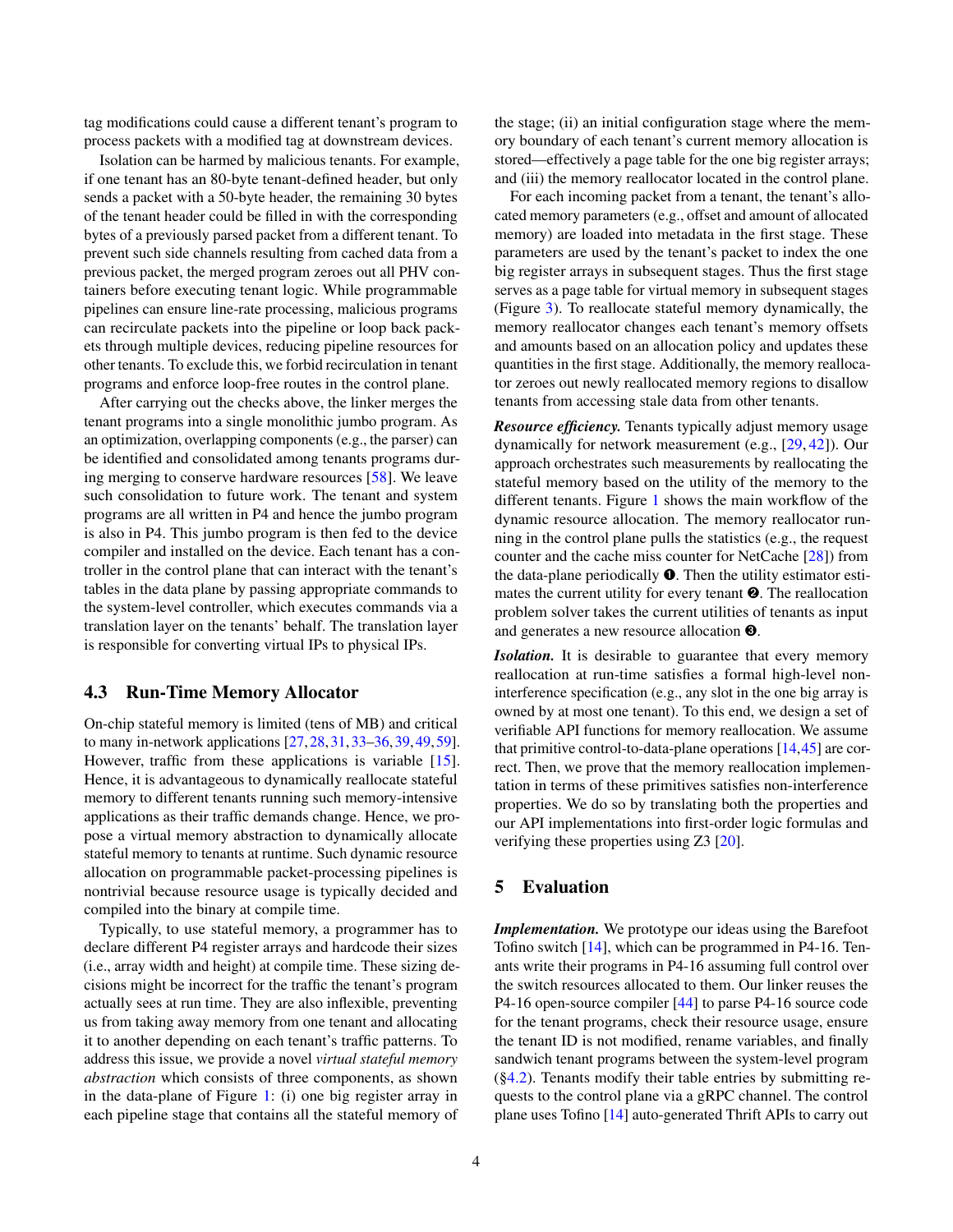<span id="page-4-0"></span>

|                    | Resource Usage (% of total)<br>Program | <b>Exact Match Xbar</b> | <b>SRAM</b> | Hash Bits Unit | <b>Action Units</b> | #Stages | Gateway tables | <b>PHV</b> |
|--------------------|----------------------------------------|-------------------------|-------------|----------------|---------------------|---------|----------------|------------|
|                    | System-level program (SYS)             | 0.26                    | 0.31        | 0.6            | 0.26                | 8.33    | $\Omega$       | 14.58      |
| −<br>Φ<br>Testcas  | Firewall                               | 1.82                    | 1.25        | 1.92           | 1.3                 | 33.33   | 3.125          | 7.44       |
|                    | Source Routing                         | 0.325                   | 0.313       | 0.6            | 0.78                | 16.67   | 0.52           | 10.42      |
|                    | SUM (SYS+Firewall+Source Routing)      | 2.4                     | 1.875       | 3.125          | 2.343               | 58.33   | 3.645          | 32.44      |
|                    | Merged program                         | 1.95                    | 1.25        | 1.923          | 1.823               | 33.33   | 4.687          | 20.83      |
| $\sim$<br>Testcase | Load Balancing (LB)                    | 0.52                    | 0.31        | 1.24           | 1.04                | 25      | 1.04           | 7.44       |
|                    | Link Monitor (LM)                      | 0.65                    | 0.52        | 0.78           | 0.26                | 16.7    | 1.56           | 18.15      |
|                    | Multi-hop Route Inspection (MRI)       | 0.46                    | 0.31        | 0.6            | 0.26                | 16.7    | 1.04           | 13.39      |
|                    | SUM (SYS+LB+LM+MRI)                    | 1.88                    | 1.46        | 3.225          | 1.822               | 66.67   | 3.64           | 53.57      |
|                    | Merged program                         | 1.17                    | 0.52        | 1.42           | 2.083               | 25      | 5.73           | 33.33      |
| $\sim$<br>Testcase | NetCache                               | 15.23                   | 7.71        | 11.22          | 7.55                | 91.67   | 28.125         | 19.94      |
|                    | NetChain                               | 3.51                    | 2.29        | 6.47           | 2.864               | 50      | 5.21           | 13.4       |
|                    | SUM (SYS+NetCache+NetChain)            | 19.01                   | 10.3125     | 18.29          | 10.677              | 150     | 33.33          | 47.91      |
|                    | Merged program                         | 18.36                   | 9.69        | 17.09          | 9.896               | 100     | 34.375         | 57.74      |

<span id="page-4-1"></span>Table 2: Resource usages of individual and merged programs on a Barefoot Tofino switch. The table size in each program is set to 1024 entries.



Figure 4: Satisfaction ratio of 64 heavy hitter detection tasks on Tofino.

tenant and system requests. The verification of our API  $(\S 4.3)$ takes 229s on an Intel Core i5-8300H @2.3GHz CPU. At run time, the resource allocator in the control plane periodically fetches utility statistics and validity status from the data plane via our verified APIs, which internally call the Thrift APIs.

*Correctness of linker.* To demonstrate that our linker provides isolation, we pick 5 tutorial P4 programs [\[46\]](#page-7-17) together with NetCache [\[28\]](#page-6-6) and NetChain [\[27\]](#page-6-5) and create 3 groups of these programs. The system program provides basic forwarding and routing. We use Tofino's Packet Test Framework to inject packets and test the correctness of our data plane implementations. Our results (Table [2\)](#page-4-0) show that all 3 groups of programs can be multiplexed on the same switch. Further, a single program only occupies a fraction of most hardware resources, showing how multitenancy can improve utilization. We also tested each of the programs within each group to check that it behaved as it would in a non-multiplexed setup.

For resource efficiency, the resource usage of the merged program should not be much more than the sum of resource usages of the system and tenant programs. Table [2](#page-4-0) shows that this is largely the case, with the exception of gateway tables and PHVs. This is because (1) we add gateway tables to check which program is to be executed based on a packet's VID when merging programs and (2) Tofino's compiler needs to allocate additional tag-along PHV containers (i.e., containers that are passed unchanged from stage to stage) to support tenant programs that execute in downstream stages. Both are overhead: they aren't needed if each tenant program ran alone.

*Run-time efficiency.* To measure run-time efficiency, we use a metric called satisfaction ratio. Satisfaction ratio is a metric that measures the time fraction of a network task when its utility is above what it requires [\[42\]](#page-7-14). For our experiment, we assume that there are 64 tenants in total and every tenant launches their own heavy hitter detection task against a source IP address within its /6 subnet. These tasks arrive in a 10-minute period based on a Poisson process. Every task runs for 1 minute. For packet arrivals, we replay a 10-minute CAIDA trace [\[17\]](#page-6-20) on a Barefoot Tofino switch. Figure [4](#page-4-1) shows the satisfaction ratio of 64 heavy hitter detection tasks under different number of available slots in the one big array. The upper end of every vertical line is the mean while the lower end is the 5<sup>th</sup> percentile. The static allocation scheme will assign 1/64 of the total stateful memory to every task throughout the 10 minutes, while our approach takes realtime utility into consideration, leading to better satisfaction ratio.

### 6 Related Work

Hyper4 [\[26\]](#page-6-21) and HyperV [\[57\]](#page-7-18) virtualize software switches by declaring primitive tables and actions to emulate tenant programs. Compared with their methods, which incur high hardware resource overhead, the overhead of our approach is negligible (Table [2\)](#page-4-0). P4Visor [\[58\]](#page-7-13) enables lightweight virtualization through program analysis. However, its goal of sharing program logic between different modules does not readily apply in our context where each tenant runs its own program and is distrustful of other tenants. Further, Hyper4, HyperV, and P4Visor target software and FPGA-based switches, while our work targets pipeline-based ASICs. daPipe [\[13\]](#page-5-13) shares our ideas of a common system program and compile-time merging, but targets incremental P4 programming rather than multitenancy. Further, it does not consider run-time dynamics like our run-time memory reallocation does.

# 7 Conclusion

Motivated by the emergence of high-speed programmable network devices, we propose mechanisms for multitenancy on these devices. These multitenancy mechanisms would allow such devices to be shared among different tenants of a cloud provider—in a manner similar to cloud compute and storage today. Our mechanisms use both compile-time and run-time approaches. Our preliminary results suggest that they provide both efficient resource utilization and inter-tenant isolation.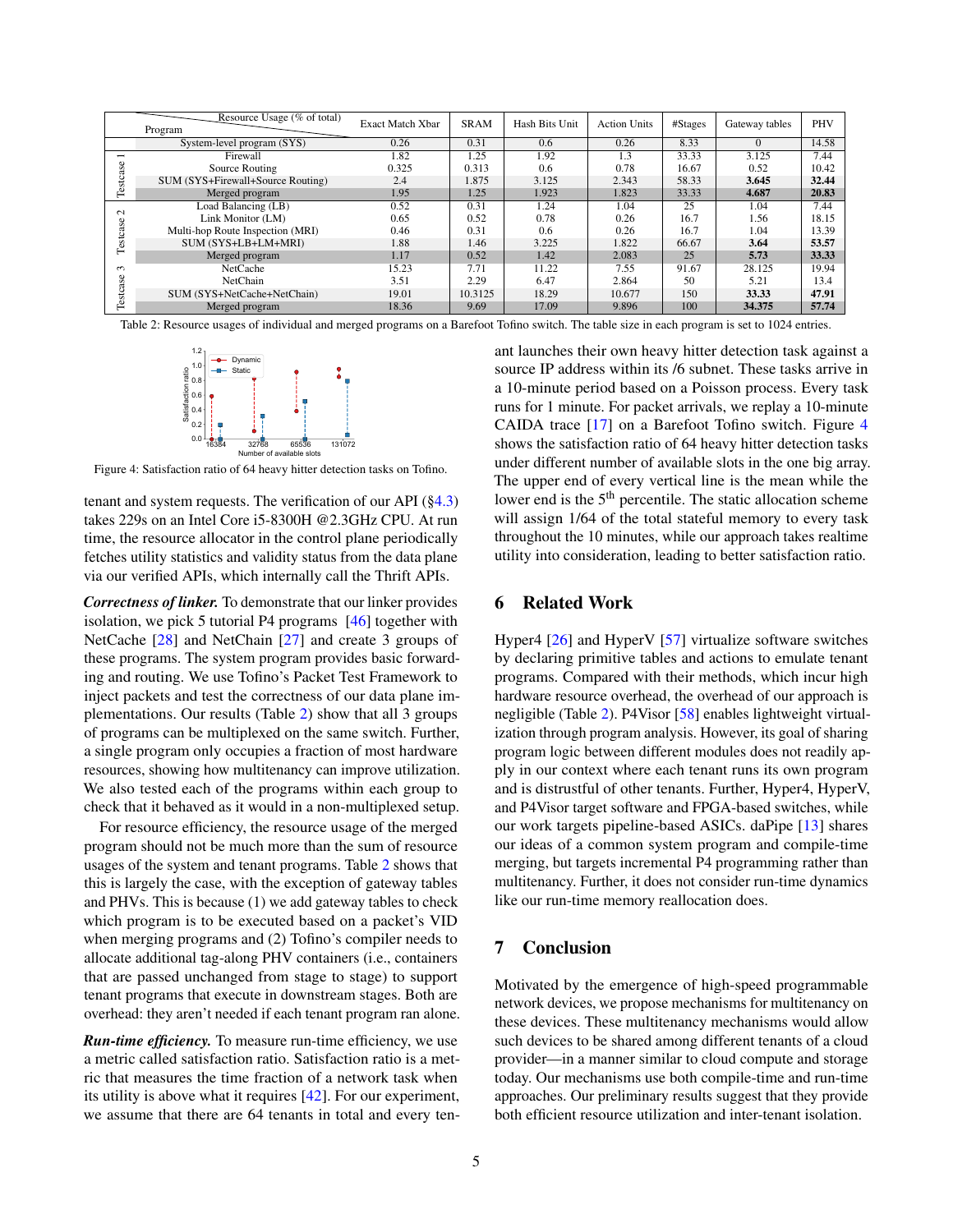# 8 Discussion

Our goal with this paper is to start a discussion not just on mechanisms for multitenancy but on the vision of programmable network devices as a cloud service. What applications will benefit from network programmability in the public cloud? What will it take for cloud providers to provide this?

*Interface questions.* We have so far considered a model where cloud tenants submit entire programs to run on programmable devices. Is this the right interface? Should applications be written towards a higher-level API? This might enable simpler, less device-specific programming. It may also enable more lightweight isolation, e.g., paravirtualization.

Another traditional function of an operating system, beyond isolation and resource management, is to provide common services for applications (e.g., a file system). What is the equivalent for in-network applications? As one example, recent work proposes transparent swap-like access to remote memory as a way to build applications that exceed the onchip memory capacity of a programmable switch [\[32\]](#page-6-22). Given the distributed nature of cloud systems, should the device OS provide abstractions for scalable and fault-tolerant storage?

*Policy questions.* What is an effective policy for partitioning multiple network resources between tenants? It should be both efficient and fair, and the diversity of resource types makes achieving this challenging. Naïve bin-packing is not strategy-proof: tenants may lie about their requirements to get higher allocations. Dominant-Resource Fairness (DRF) [\[24\]](#page-6-14) offers one answer, but assumes Leontief utilities [\[3\]](#page-5-14), which do not capture the typical diminishing returns in network applications [\[42\]](#page-7-14). Another potential policy could be a VCG auction [\[6\]](#page-5-15). But VCG needs precise mappings between resources and prices for each tenant, which are hard to obtain.

*Hardware questions.* Looking further into the future, how can changes to the hardware architecture of programmable network devices facilitate multitenancy? Our current design aims to work with today's programmable NICs and switches, which provide no such support, but future devices could allow more efficient and dynamic multitenancy. For example, adding a new tenant requires remerging and recompiling all programs. Support for partial reconfiguration, as provided in today's FPGAs [\[50\]](#page-7-19), could allow us to restrict a new tenant's program to specific parts of the switch and reload only certain parts of the switch without impacting other tenants. As another example, dedicated hardware for address translation could reduce the overhead of our virtual stateful memory. What should device hardware designers take into account, and what are the costs of this additional hardware support?

Acknowledgments. We thank our shepherd Ymir Vigfusson and the reviewers for their feedback. This work is supported in part by NSF grants CRII-1755646, CNS-1813487, and CCF-1918757, and a Google Faculty Research Award.

# References

- <span id="page-5-10"></span>[1] Amazon Virtual Private Cloud (VPC). [https://aws.](https://aws.amazon.com/vpc/) [amazon.com/vpc/](https://aws.amazon.com/vpc/).
- <span id="page-5-9"></span>[2] In-band Network Telemetry. [https://p4.org/](https://p4.org/assets/INT-current-spec.pdf) [assets/INT-current-spec.pdf](https://p4.org/assets/INT-current-spec.pdf).
- <span id="page-5-14"></span>[3] Leontief utilities - Wikipedia. [https:](https://en.wikipedia.org/wiki/Leontief_utilities) [//en.wikipedia.org/wiki/Leontief\\_utilities](https://en.wikipedia.org/wiki/Leontief_utilities).
- <span id="page-5-2"></span>[4] Naples DSC-100 Distributed Services Card. [https://pensando.io/assets/documents/](https://pensando.io/assets/documents/Naples_100_ProductBrief-10-2019.pdf) [Naples\\_100\\_ProductBrief-10-2019.pdf](https://pensando.io/assets/documents/Naples_100_ProductBrief-10-2019.pdf).
- <span id="page-5-8"></span>[5] Terabit Ethernet - Wikipedia. [https://en.wikipedia.](https://en.wikipedia.org/wiki/Terabit_Ethernet) [org/wiki/Terabit\\_Ethernet](https://en.wikipedia.org/wiki/Terabit_Ethernet).
- <span id="page-5-15"></span>[6] Vickrey–Clarke–Groves auction - Wikipedia. [https://en.wikipedia.org/wiki/Vickrey%](https://en.wikipedia.org/wiki/Vickrey%E2%80%93Clarke%E2%80%93Groves_auction) [E2%80%93Clarke%E2%80%93Groves\\_auction](https://en.wikipedia.org/wiki/Vickrey%E2%80%93Clarke%E2%80%93Groves_auction).
- <span id="page-5-5"></span>[7] Virtual Network - Virtual Private Cloud | Microsoft Azure. [https://azure.microsoft.com/en-us/](https://azure.microsoft.com/en-us/services/virtual-network/) [services/virtual-network/](https://azure.microsoft.com/en-us/services/virtual-network/).
- <span id="page-5-11"></span>[8] Virtual Private Cloud | Google Cloud. [https://cloud.](https://cloud.google.com/vpc) [google.com/vpc](https://cloud.google.com/vpc).
- <span id="page-5-7"></span>[9] Vivado Design Suite User Guide | Partial Reconfiguration. [https://www.xilinx.com/support/](https://www.xilinx.com/support/documentation/sw_manuals/xilinx2018_1/ug909-vivado-partial-reconfiguration.pdf) [documentation/sw\\_manuals/xilinx2018\\_1/](https://www.xilinx.com/support/documentation/sw_manuals/xilinx2018_1/ug909-vivado-partial-reconfiguration.pdf) [ug909-vivado-partial-reconfiguration.pdf](https://www.xilinx.com/support/documentation/sw_manuals/xilinx2018_1/ug909-vivado-partial-reconfiguration.pdf).
- <span id="page-5-6"></span>[10] Amazon EC2 F1 instances. [https://aws.amazon.](https://aws.amazon.com/ec2/instance-types/f1/) [com/ec2/instance-types/f1/](https://aws.amazon.com/ec2/instance-types/f1/).
- <span id="page-5-3"></span>[11] Amazon Web Services. <https://aws.amazon.com/>.
- <span id="page-5-4"></span>[12] Microsoft Azure: Cloud Computing Services. [https:](https://azure.microsoft.com) [//azure.microsoft.com](https://azure.microsoft.com).
- <span id="page-5-13"></span>[13] BALDI, M. daPIPE a Data Plane Incremental Programming Environment. In *Proc. of the ACM/IEEE ANCS, 2019*.
- <span id="page-5-1"></span>[14] Barefoot Tofino. [https://www.barefootnetworks.](https://www.barefootnetworks.com/technology/) [com/technology/](https://www.barefootnetworks.com/technology/).
- <span id="page-5-12"></span>[15] BENSON, T., AKELLA, A., AND MALTZ, D. A. Network Traffic Characteristics of Data Centers in the Wild. In *Proc. of the ACM IMC, 2010*.
- <span id="page-5-0"></span>[16] BOSSHART, P., GIBB, G., KIM, H.-S., VARGHESE, G., MCKEOWN, N., IZZARD, M., MUJICA, F., AND HOROWITZ, M. Forwarding Metamorphosis: Fast Programmable Match-action Processing in Hardware for SDN. In *Proc. of the ACM SIGCOMM, 2013*.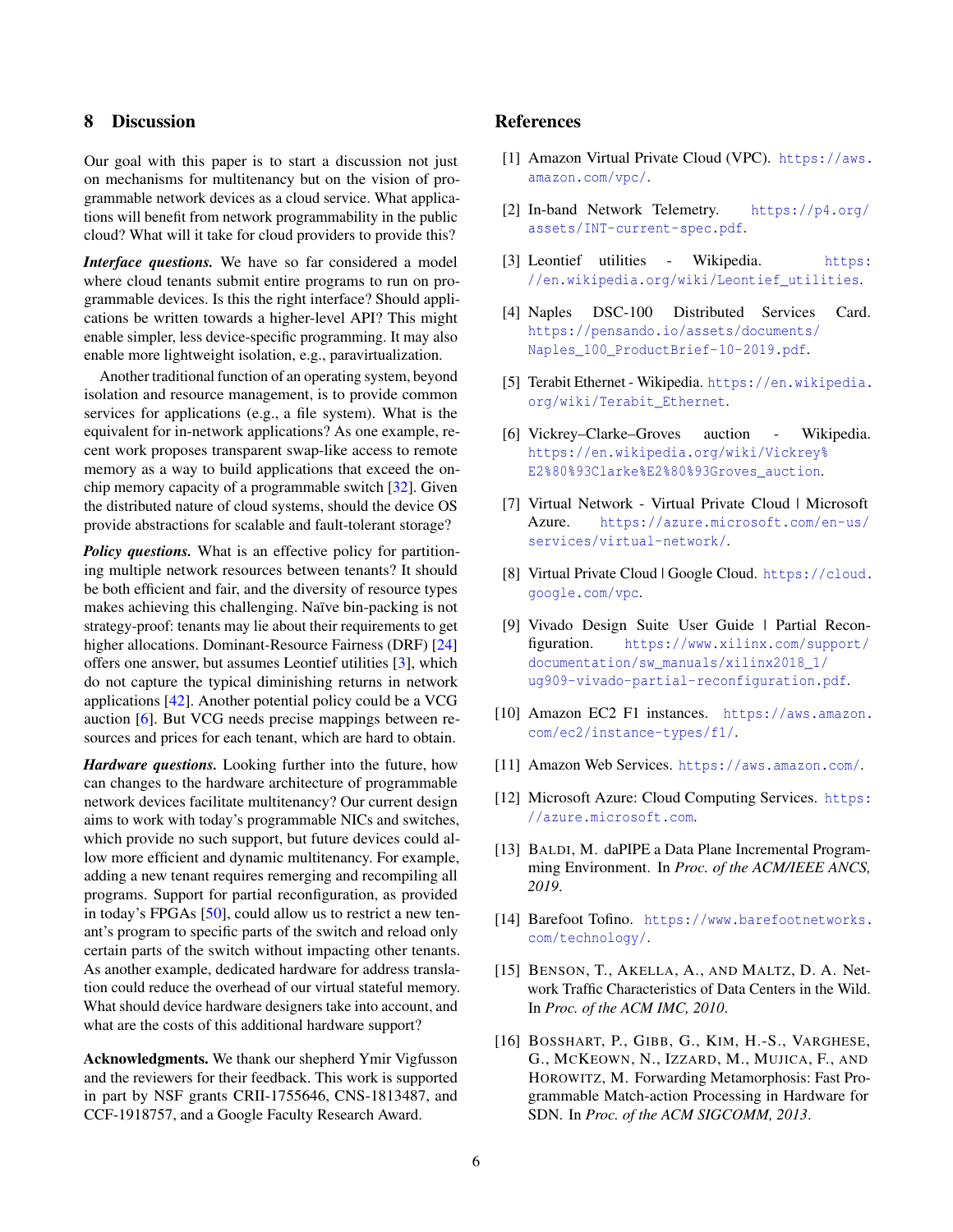- <span id="page-6-20"></span>[17] CAIDA datasets passive-2019. [https://data.caida.](https://data.caida.org/datasets/passive-2019/) [org/datasets/passive-2019/](https://data.caida.org/datasets/passive-2019/).
- <span id="page-6-0"></span>[18] CHOLE, S., FINGERHUT, A., MA, S., SIVARAMAN, A., VARGAFTIK, S., BERGER, A., MENDELSON, G., ALIZADEH, M., CHUANG, S.-T., KESLASSY, I., AND ET AL. dRMT: Disaggregated Programmable Switching. In *Proc. of the ACM SIGCOMM, 2017*.
- <span id="page-6-3"></span>[19] DANG, H. T., BRESSANA, P., WANG, H., LEE, K. S., WEATHERSPOON, H., CANINI, M., PEDONE, F., AND SOULÉ, R. Network Hardware-Accelerated Consensus. Tech. Rep. USI-INF-TR-2016-03, Università della Svizzera italiana, May 2016.
- <span id="page-6-19"></span>[20] DE MOURA, L., AND BJØRNER, N. Z3: An Efficient SMT Solver. In *International conference on Tools and Algorithms for the Construction and Analysis of Systems* (2008), Springer.
- <span id="page-6-2"></span>[21] Amazon EC2. <https://aws.amazon.com/ec2>.
- <span id="page-6-11"></span>[22] FIRESTONE, D., PUTNAM, A., MUNDKUR, S., CHIOU, D., DABAGH, A., ANDREWARTHA, M., ANGEPAT, H., BHANU, V., CAULFIELD, A., CHUNG, E., CHAN-DRAPPA, H. K., CHATURMOHTA, S., HUMPHREY, M., LAVIER, J., LAM, N., LIU, F., OVTCHAROV, K., PADHYE, J., POPURI, G., RAINDEL, S., SAPRE, T., SHAW, M., SILVA, G., SIVAKUMAR, M., SRIVASTAVA, N., VERMA, A., ZUHAIR, Q., BANSAL, D., BURGER, D., VAID, K., MALTZ, D. A., AND GREENBERG, A. Azure Accelerated Networking: SmartNICs in the Public Cloud. In *Proc. of the USENIX NSDI, 2018*.
- <span id="page-6-1"></span>[23] Google Cloud Platform. [https://cloud.google.](https://cloud.google.com/) [com/](https://cloud.google.com/).
- <span id="page-6-14"></span>[24] GHODSI, A., ZAHARIA, M., HINDMAN, B., KONWIN-SKI, A., SHENKER, S., AND STOICA, I. Dominant Resource Fairness: Fair Allocation of Multiple Resource Types. In *Proc. of the USENIX NSDI, 2011*.
- <span id="page-6-9"></span>[25] GREENBERG, A. The Art of Building a Reliable Cloud Network. Microsoft Research Faculty Summit, Aug. 2018. [https://www.microsoft.com/en](https://www.microsoft.com/en-us/research/video/the-art-of-building-a-reliable-cloud-network/)[us/research/video/the-art-of-building-a](https://www.microsoft.com/en-us/research/video/the-art-of-building-a-reliable-cloud-network/)[reliable-cloud-network/](https://www.microsoft.com/en-us/research/video/the-art-of-building-a-reliable-cloud-network/).
- <span id="page-6-21"></span>[26] HANCOCK, D., AND VAN DER MERWE, J. HyPer4: Using P4 to Virtualize the Programmable Data Plane. In *Proc. of the ACM CoNEXT, 2016*.
- <span id="page-6-5"></span>[27] JIN, X., LI, X., ZHANG, H., FOSTER, N., LEE, J., SOULÉ, R., KIM, C., AND STOICA, I. NetChain: Scale-Free Sub-RTT Coordination. In *Proc. of the USENIX NSDI, 2018*.
- <span id="page-6-6"></span>[28] JIN, X., LI, X., ZHANG, H., SOULÉ, R., LEE, J., FOS-TER, N., KIM, C., AND STOICA, I. NetCache: Balancing Key-Value Stores with Fast In-Network Caching. In *Proc. of the ACM SOSP, 2017*.
- <span id="page-6-18"></span>[29] JOSE, L., YU, M., AND REXFORD, J. Online Measurement of Large Traffic Aggregates on Commodity Switches. In *Proc. of the USENIX Hot-ICE, 2011*.
- <span id="page-6-13"></span>[30] KHAWAJA, A., LANDGRAF, J., PRAKASH, R., WEI, M., SCHKUFZA, E., AND ROSSBACH, C. J. Sharing, Protection, and Compatibility for Reconfigurable Fabric with Amorphos. In *Proc. of the USENIX OSDI, 2018*.
- <span id="page-6-15"></span>[31] KIM, D., MEMARIPOUR, A., BADAM, A., ZHU, Y., LIU, H. H., PADHYE, J., RAINDEL, S., SWANSON, S., SEKAR, V., AND SESHAN, S. Hyperloop: Group-based NIC-offloading to Accelerate Replicated Transactions in Multi-tenant Storage Systems. In *Proc. of the ACM SIGCOMM, 2018*.
- <span id="page-6-22"></span>[32] KIM, D., ZHU, Y., KIM, C., LEE, J., AND SESHAN, S. Generic External Memory for Switch Data Planes. In *Proc. of ACM HotNets, 2018*.
- <span id="page-6-7"></span>[33] LERNER, A., HUSSEIN, R., AND CUDRÉ-MAUROUX, P. The Case for Network Accelerated Query Processing. In *Proc. of the ACM CIDR, 2019*.
- <span id="page-6-8"></span>[34] LI, J., MICHAEL, E., AND PORTS, D. R. K. Eris: Coordination-Free Consistent Transactions Using In-Network Concurrency Control. In *Proc. of the ACM SOSP, 2017*.
- <span id="page-6-4"></span>[35] LI, J., MICHAEL, E., SHARMA, N. K., SZEKERES, A., AND PORTS, D. R. K. Just Say NO to Paxos Overhead: Replacing Consensus with Network Ordering. In *Proc. of the USENIX OSDI, 2016*.
- <span id="page-6-16"></span>[36] LI, X., SETHI, R., KAMINSKY, M., ANDERSEN, D. G., AND FREEDMAN, M. J. Be Fast, Cheap and in Control with SwitchKV. In *Proc. of the USENIX NSDI, 2016*.
- <span id="page-6-10"></span>[37] LiquidIO Smart NICs. [https://www.marvell.](https://www.marvell.com/products/ethernet-adapters-and-controllers/liquidio-smart-nics.html) [com/products/ethernet-adapters-and](https://www.marvell.com/products/ethernet-adapters-and-controllers/liquidio-smart-nics.html)[controllers/liquidio-smart-nics.html](https://www.marvell.com/products/ethernet-adapters-and-controllers/liquidio-smart-nics.html).
- <span id="page-6-12"></span>[38] LIU, M., CUI, T., SCHUH, H., KRISHNAMURTHY, A., PETER, S., AND GUPTA, K. Offloading Distributed Applications onto SmartNICs Using IPipe. In *Proc. of the ACM SIGCOMM, 2019*.
- <span id="page-6-17"></span>[39] LIU, Z., BAI, Z., LIU, Z., LI, X., KIM, C., BRAVER-MAN, V., JIN, X., AND STOICA, I. DistCache: Provable Load Balancing for Large-Scale Storage Systems with Distributed Caching. In *Proc. of the USENIX FAST, 2019*.